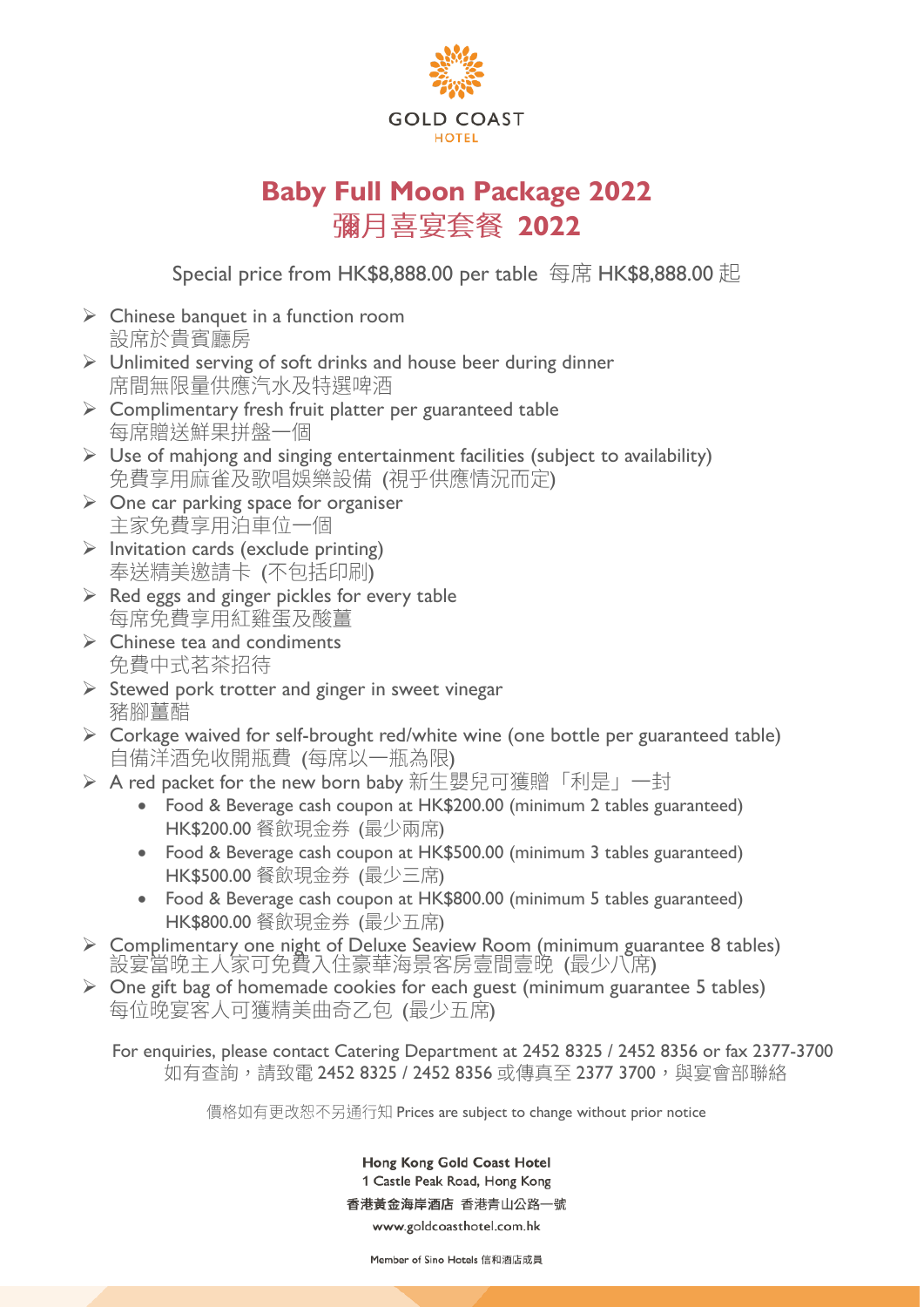

## **Menu 菜單 I**

廣東燒味大拼盤 Assorted barbecued meat platter 碧綠帶子珊瑚蚌 Sautéed scallops and coral clams with honey beans 根 基 長 養 (生 根 髮 菜 燴 上 素) Braised beancurd, wheat gluten and sea moss 和風沙律菜伴芝心蝦丸 Deep-fried shrimp balls with cheese and mixed gourmet lettuces with Japanese dressing 石斛蟲草花燉螺頭 Double-boiled dendrobium, cordyceps flower with sea whelk 鮮海參燴餉甫 Braised abalone with sea cucumber 清蒸大虎斑 Steamed fresh tiger garoupa 人參杞子雞 Steamed chicken with fresh ginseng and medlar 金腿海皇炒飯 Fried rice with assorted seafood and minced Yunnam ham 上湯意式蝴蝶粉鮮蝦雲吞 Shrimp wonton with farfalle in supreme soup 蛋白富貴長春露 Doubled-boiled egg white, lotus seeds, red dates and longan with crystal sugar 鮮 果 拼 盤 Assorted fresh fruit platter 每席 HK\$8,888.00 per table

> (適用於10至12位,另設加一服務費) (for 10 to 12 persons, subject to 10% service charge)

為支持可持續發展及海洋生物保育,信和酒店所有食肆及宴會場合已全面停止供應魚翅食品 To support the sustainability and conservation of marine bio-diversity, Sino Hotels has stopped serving shark's fin and related products in all of its outlets and banquet services.

> 價格如有更改恕不另通行知 Prices are subject to change without prior notice

> > Hong Kong Gold Coast Hotel 1 Castle Peak Road, Hong Kong 香港黃金海岸酒店 香港青山公路一號 www.goldcoasthotel.com.hk

Member of Sino Hotels 信和酒店成員